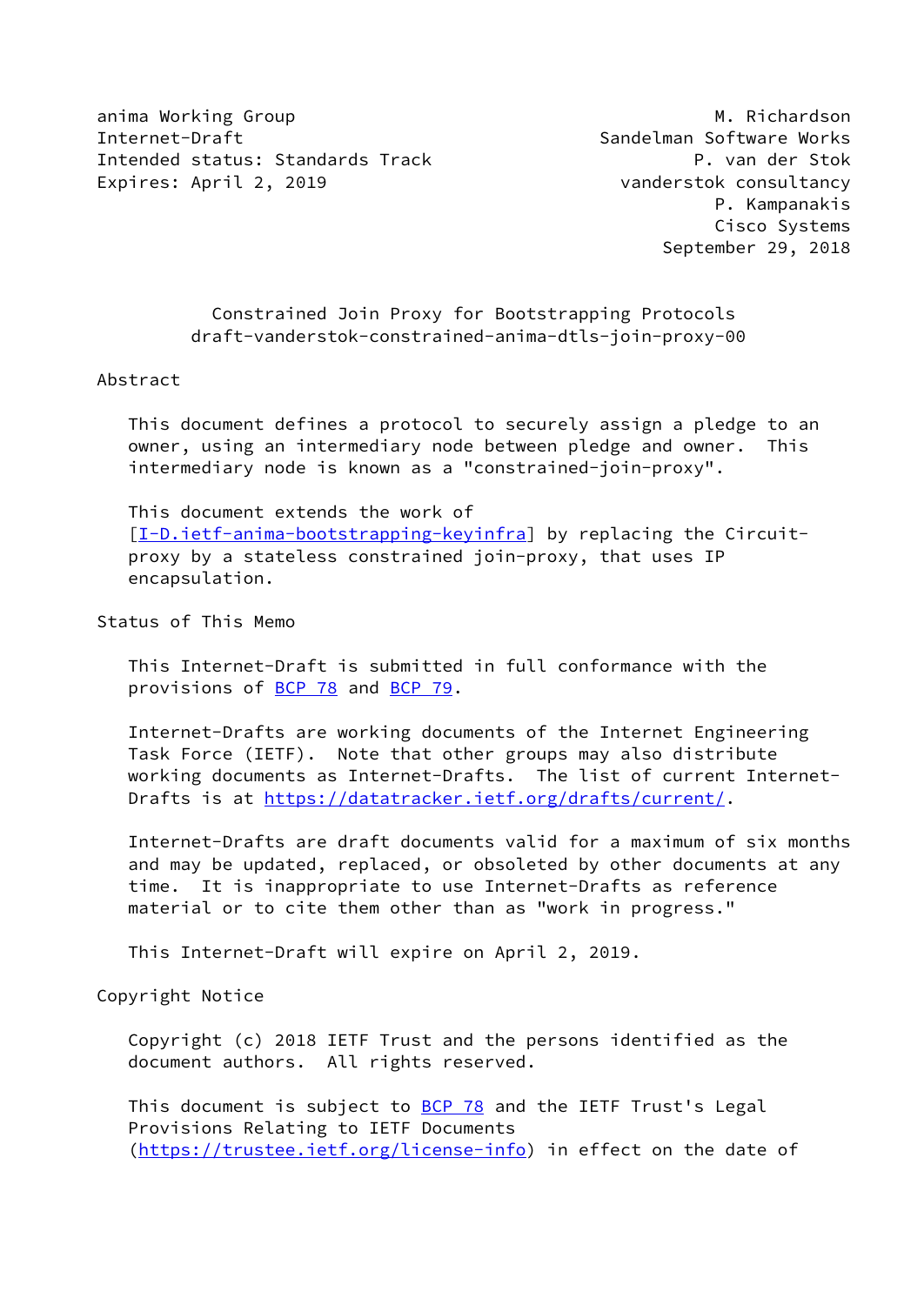<span id="page-1-1"></span>Internet-Draft **Internet-Draft** Join-Proxy September 2018

 publication of this document. Please review these documents carefully, as they describe your rights and restrictions with respect to this document. Code Components extracted from this document must include Simplified BSD License text as described in Section 4.e of the Trust Legal Provisions and are provided without warranty as described in the Simplified BSD License.

Table of Contents

|    |                                                                           |  |  |  |  |  |  |  |  | $\overline{2}$          |
|----|---------------------------------------------------------------------------|--|--|--|--|--|--|--|--|-------------------------|
|    |                                                                           |  |  |  |  |  |  |  |  | $\overline{3}$          |
| 3. |                                                                           |  |  |  |  |  |  |  |  | $\overline{3}$          |
| 4. |                                                                           |  |  |  |  |  |  |  |  | $\overline{\mathbf{3}}$ |
| 5. | Join Proxy specification                                                  |  |  |  |  |  |  |  |  | $\overline{4}$          |
| 6. | Protocol $\ldots \ldots \ldots \ldots \ldots \ldots \ldots \ldots \ldots$ |  |  |  |  |  |  |  |  | 6                       |
| 7. |                                                                           |  |  |  |  |  |  |  |  | $\mathbf{Z}$            |
| 8. |                                                                           |  |  |  |  |  |  |  |  | $\mathbf{Z}$            |
| 9. |                                                                           |  |  |  |  |  |  |  |  | $\mathbf{Z}$            |
|    |                                                                           |  |  |  |  |  |  |  |  | $\overline{1}$          |
|    |                                                                           |  |  |  |  |  |  |  |  | $\mathbf{Z}$            |
|    | Normative References<br>11.1.                                             |  |  |  |  |  |  |  |  | $\mathcal{I}$           |
|    | 11.2. Informative References                                              |  |  |  |  |  |  |  |  | 8                       |
|    | Authors' Addresses                                                        |  |  |  |  |  |  |  |  | 9                       |
|    |                                                                           |  |  |  |  |  |  |  |  |                         |

## <span id="page-1-0"></span>[1](#page-1-0). Introduction

 Enrolment of new nodes into constrained networks with constrained nodes present is described in [[I-D.ietf-anima-bootstrapping-keyinfra\]](#page-7-0) and makes use of Enrolment over Secure Transport (EST) [\[RFC7030](https://datatracker.ietf.org/doc/pdf/rfc7030)]. The specified solutions use https and may be too large in terms of code space or bandwidth required. Constrained devices in constrained networks [\[RFC7228](https://datatracker.ietf.org/doc/pdf/rfc7228)] typically implement the IPv6 over Low-Power Wireless personal Area Networks (6LoWPAN) [[RFC4944](https://datatracker.ietf.org/doc/pdf/rfc4944)] and Constrained Application Protocol (CoAP) [\[RFC7252](https://datatracker.ietf.org/doc/pdf/rfc7252)].

CoAP has chosen Datagram Transport Layer Security (DTLS) [\[RFC6347](https://datatracker.ietf.org/doc/pdf/rfc6347)] as the preferred security protocol for authenticity and confidentiality of the messages. A constrained version of EST, using Coap and DTLS, is described in [\[I-D.ietf-ace-coap-est](#page-7-6)].

 DTLS is a client-server protocol relying on the underlying IP layer to perform the routing between the DTLS Client and the DTLS Server. However, the new "joining" device will not be IP routable until it is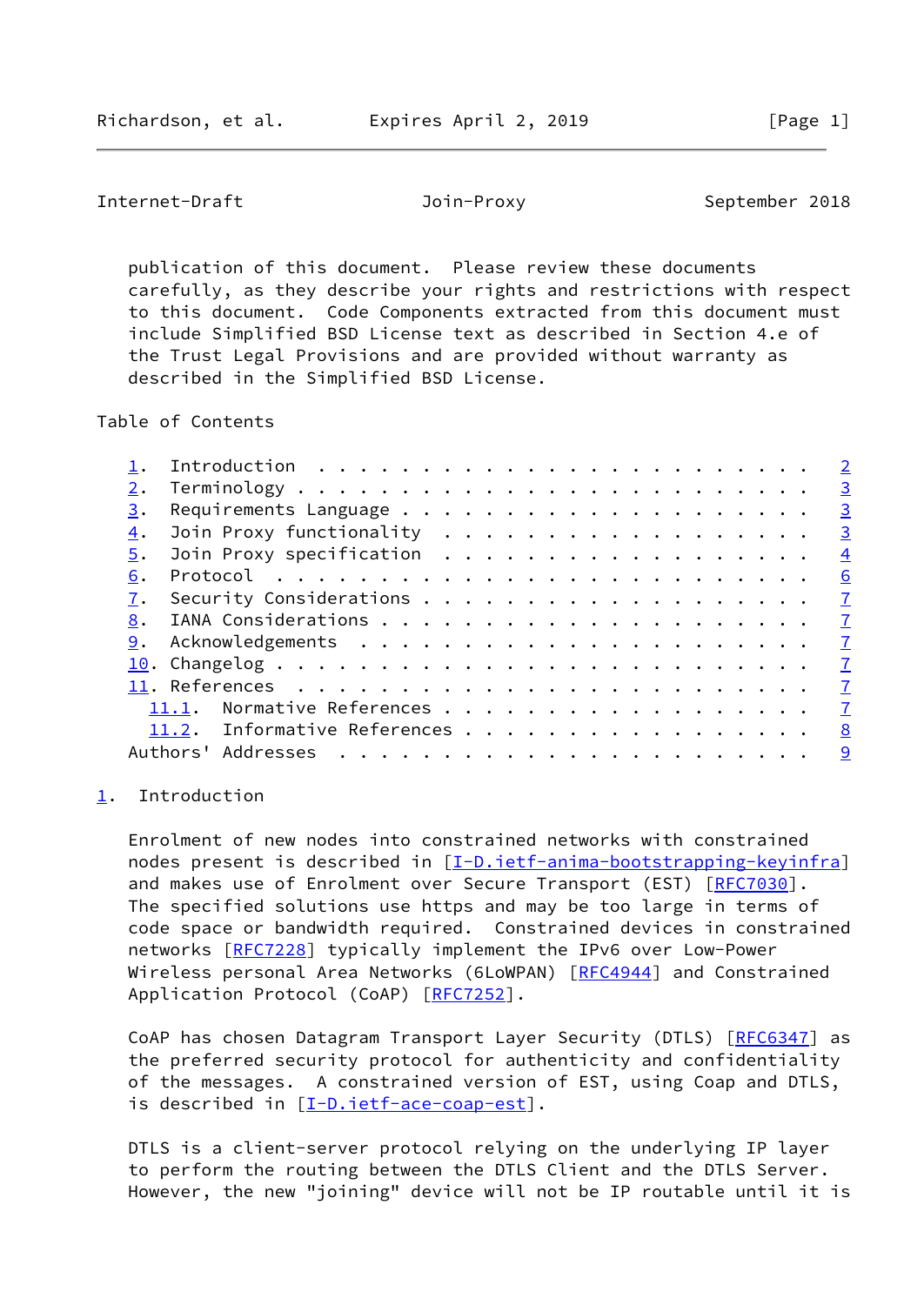authenticated to the network. A new "joining" device can only initially use a link-local IPv6 address to communicate with a neighbour node using neighbour discovery [\[RFC6775](https://datatracker.ietf.org/doc/pdf/rfc6775)] until it receives the necessary network configuration parameters. However, before the device can receive these configuration parameters, it needs to

| Richardson, et al. | Expires April 2, 2019 |          |
|--------------------|-----------------------|----------|
|                    |                       | [Page 2] |

<span id="page-2-1"></span>Internet-Draft Join-Proxy September 2018

 authenticate itself to the network to which it connects. In [\[I-D.ietf-anima-bootstrapping-keyinfra](#page-7-0)] Enrolment over Secure Transport (EST) [\[RFC7030](https://datatracker.ietf.org/doc/pdf/rfc7030)] is used to authenticate the joining device. However, IPv6 routing is necessary to establish a connection between joining device and the EST server.

 This document specifies a Join-proxy and protocol to act as intermediary between joining device and EST server to establish a connection between joining device and EST server.

 This document is very much inspired by text published earlier in [\[I-D.kumar-dice-dtls-relay](#page-9-1)].

<span id="page-2-0"></span>[2](#page-2-0). Terminology

The following terms are defined in [[RFC8366\]](https://datatracker.ietf.org/doc/pdf/rfc8366), and are used identically as in that document: artifact, imprint, domain, Join Registrar/Coordinator (JRC), Manufacturer Authorized Signing Authority (MASA), pledge, Trust of First Use (TOFU), and Voucher.

<span id="page-2-2"></span>[3](#page-2-2). Requirements Language

 In this document, the key words "MUST", "MUST NOT", "REQUIRED", "SHALL", "SHALL NOT", "SHOULD", "SHOULD NOT", "RECOMMENDED", "MAY", and "OPTIONAL" are to be interpreted as described in [BCP 14](https://datatracker.ietf.org/doc/pdf/bcp14), [RFC 2119](https://datatracker.ietf.org/doc/pdf/rfc2119) [\[RFC2119](https://datatracker.ietf.org/doc/pdf/rfc2119)] and indicate requirement levels for compliant STuPiD implementations.

<span id="page-2-3"></span>[4](#page-2-3). Join Proxy functionality

 As depicted in the Figure 1, the joining Device, or pledge (P), is more than one hop away from the EST server (E) and not yet authenticated into the network. At this stage, it can only communicate one-hop to its nearest neighbour, the Join proxy (J) using their link-local IPv6 addresses. However, the Device needs to communicate with end-to-end security with a Registrar hosting the EST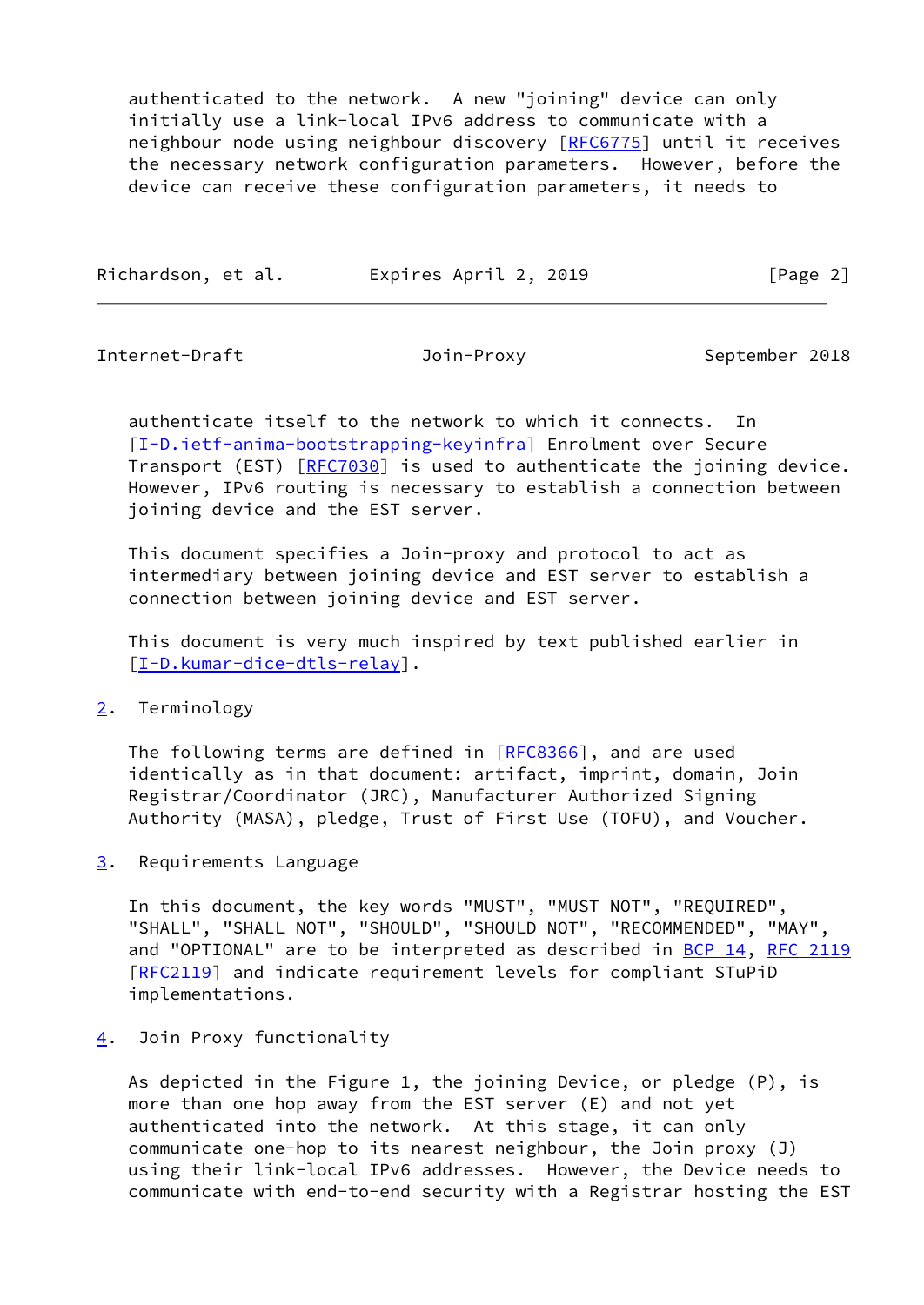server (E) to authenticate and get the relevant system/network parameters. If the Pledge (P) initiates a DTLS connection to the EST server whose IP address has been pre-configured, then the packets are dropped at the Join Proxy (J) since the Pledge (P) is not yet admitted to the network or there is no IP routability to Pledge (P) for any returned messages.

Richardson, et al. Expires April 2, 2019 [Page 3]

<span id="page-3-1"></span>Internet-Draft Join-Proxy September 2018

 |E |---- +--+ +--+ | | | \ | | | | .........|P |  $++++$   $\qquad$   $\qquad$   $\qquad$   $\qquad$   $\qquad$   $\qquad$   $\qquad$   $\qquad$   $\qquad$   $\qquad$   $\qquad$   $\qquad$   $\qquad$   $\qquad$   $\qquad$   $\qquad$   $\qquad$   $\qquad$   $\qquad$   $\qquad$   $\qquad$   $\qquad$   $\qquad$   $\qquad$   $\qquad$   $\qquad$   $\qquad$   $\qquad$   $\qquad$   $\qquad$   $\qquad$   $\qquad$   $\qquad$   $\qquad$   $\qquad$   $\qquad$  EST server +--+ +--+ REgistrar Join Proxy PLedge "Joining" Device

Figure 1: multi-hop enrolment.

 Furthermore, the Pledge (P) may wish to establish a secure connection to the EST server (E) in the network assuming appropriate credentials are exchanged out-of-band, e.g. a hash of the Pledge (P)'s raw public key could be provided to the EST server (E). However, the Pledge (P) is unaware of the IP address of the EST-server (E) to initiate a DTLS connection and perform authentication with.

 An DTLS connection is required between Pledge and EST server. To overcome the problems with non-routability of DTLS packets and/ or discovery of the destination address of the EST Server to contact, the Join Proxy is introduced. This Join-Proxy functionality is configured into all authenticated devices in the network which may act as the Join Proxy (J) for newly joining nodes. The Join Proxy allows for routing of the packets from the Pledge (P) using IP routing to the intended EST Server.

<span id="page-3-0"></span>[5](#page-3-0). Join Proxy specification

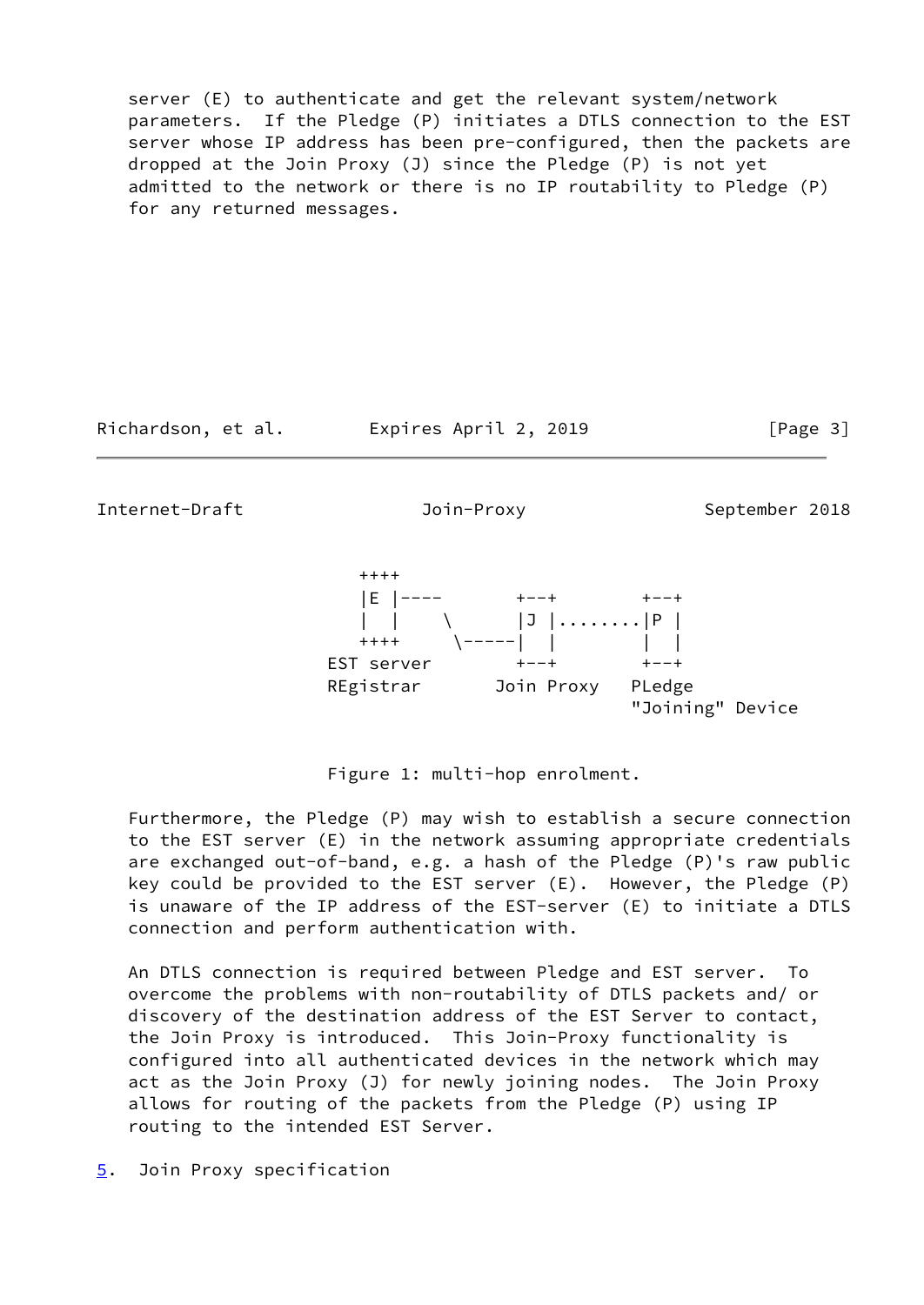In this section, the constrained Join Proxy functionality is specified using DTLS and coaps. When a joining device as a client attempts a DTLS connection to the EST server, it uses its link- local IP address as its IP source address. This message is transmitted one-hop to a neighbour node. Under normal circumstances, this message would be dropped at the neighbour node since the joining device is not yet IP routable or it is not yet authenticated to send messages through the network. However, if the neighbour device has the Join Proxy functionality enabled, it routes the DTLS message to a specific EST Server. Additional security mechanisms need to exist to prevent this routing functionality being used by rogue nodes to bypass any network authentication procedures.

 The Join-proxy is stateless to minimize the requirements on the constrained Join-proxy device.

 If an untrusted DTLS Client that can only use link-local addressing wants to contact a trusted end-point EST Server, it sends the DTLS message to the Join Proxy. The Join Proxy encapsulates this message

|  | Richardson, et al. | Expires April 2, 2019 | [Page 4] |
|--|--------------------|-----------------------|----------|
|--|--------------------|-----------------------|----------|

Internet-Draft Join-Proxy September 2018

 into a new type of message called Join ProxY (JPY) message. The JPY message consists of two parts:

- o Header (H) field: consisting of the source link-local address and port of the DTLS Client device, and
- o Contents (C) field: containing the original DTLS message.

 On receiving the JPY message, the EST Server decapsulates it to retrieve the two parts. It uses the Header field information to transiently store the DTLS Client's address and port. The EST Server then performs the normal DTLS operations on the DTLS message from the Contents field. However, when the EST Server replies, it also encapsulates its DTLS message in a JPY message back to the Join Proxy. The Header contains the original source link-local address and port of the DTLS Client from the transient state stored earlier (which can now be discarded) and the Contents field contains the DTLS message.

 On receiving the JPY message, the Join Proxy decapsulates it to retrieve the two parts. It uses the Header field to route the DTLS message retrieved from the Contents field to the joining node.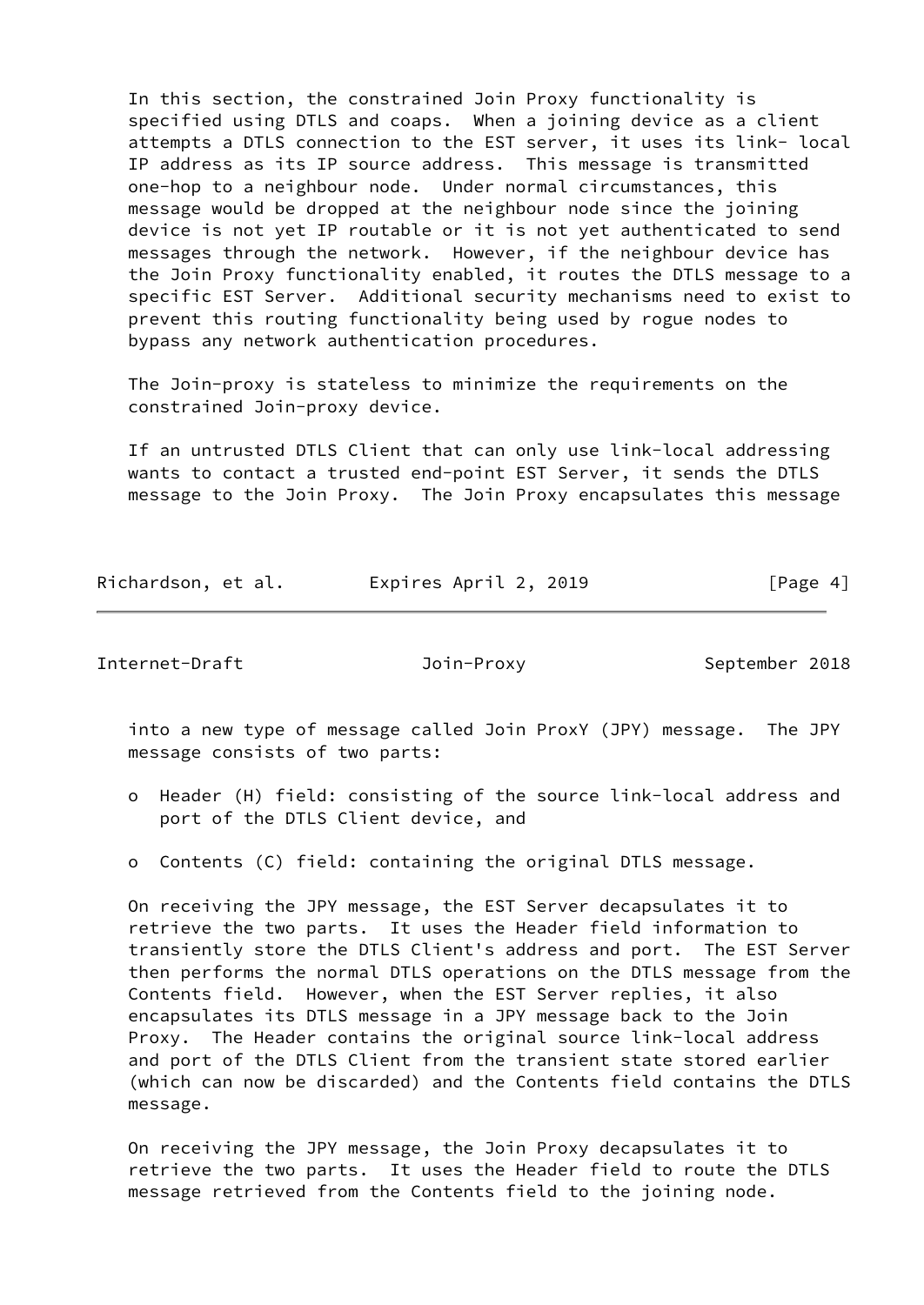The Figure 2 depicts the message flow diagram when the EST Server end-point address is known only to the Join Proxy:

Richardson, et al. Expires April 2, 2019 [Page 5]

 $\overline{\phantom{a}}$ 

<span id="page-5-0"></span>Internet-Draft **Internet-Draft** Join-Proxy September 2018

| EST Client<br>(P) | Join Proxy  <br>(J) | EST server<br>(E)                                      | Src_IP:port Dst_IP:port | Message                   |
|-------------------|---------------------|--------------------------------------------------------|-------------------------|---------------------------|
|                   | --ClientHello-->    |                                                        |                         | $IP_C: p_C   IP_Ra: 5684$ |
|                   |                     | $--JPY[H(IP_C:p_C),--\rangle$<br>$C(ClientHello)$ ]    | $IP_Rb:p_Rb IP_S:5684$  |                           |
|                   |                     | $\leftarrow$ -JPY[H(IP_C:p_C),--<br>$C(ServerHello)$ ] |                         | $IP_S:5684  IP_Rb:p_Rb$   |
|                   | <--ServerHello--    |                                                        | $IP_Ra:5684 IP_C:p_C$   |                           |
|                   |                     |                                                        |                         |                           |
|                   |                     |                                                        |                         |                           |
|                   |                     |                                                        |                         |                           |
| $--Finished-->$   |                     |                                                        |                         | $IP_C: p_C$   IP_Ra:5684  |
|                   |                     | $--JPY[H(IP_C:p_C), --\$                               | $IP_Rb:p_Rb IP_S:5684$  |                           |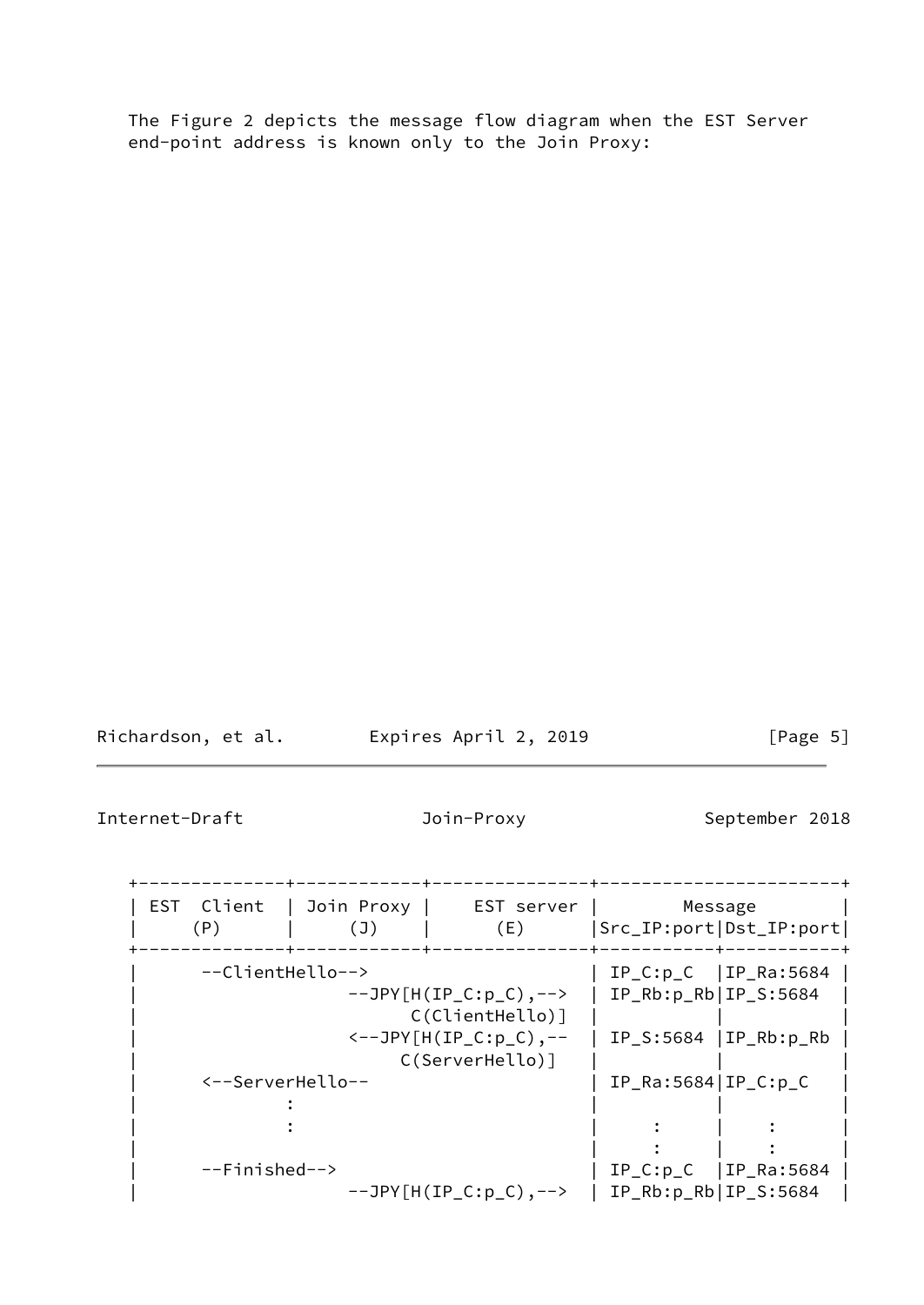| $C(Finished)$ ]<br>$\leftarrow$ -JPY[H(IP_C:p_C),-- |                        | $IP_S:5684  IP_Rb:p_Rb$ |  |
|-----------------------------------------------------|------------------------|-------------------------|--|
| $C(Finished)$ ]                                     |                        |                         |  |
| $\leftarrow$ -Finished--                            | $IP_Ra:5684 IP_C: p_C$ |                         |  |
|                                                     |                        |                         |  |
|                                                     |                        |                         |  |

IP C:p  $C =$  Link-local IP address and port of DTLS Client IP\_S:5684 = IP address and coaps port of DTLS Server IP\_Ra:5684 = Link-local IP address and coaps port of DTLS Relay IP\_Rb:p\_Rb = IP address(can be same as IP\_Ra) and port of DTLS Relay

 $JPY[H(),C()$  = Join Proxy message with header H and content C

Figure 2: constrained joining message flow.

## <span id="page-6-0"></span>[6](#page-6-0). Protocol

 The JPY message is constructed as a single untagged [\[RFC7049](https://datatracker.ietf.org/doc/pdf/rfc7049)] CBOR map. The contents of the map include:

- 1: the pledge IPv6 Link Local address as a 16-byte binary value.
- 2: the pledge's UDP port number, if different from 5684, as a CBOR integer.
- 3: the proxy's ifindex or other identifier for the physical port on which the pledge is connected.
- 4: the contents of the UDP (DTLS) message received from the pledge.

(INSERT CDDL notation)

| Richardson, et al. | Expires April 2, 2019 | [Page 6] |
|--------------------|-----------------------|----------|
|--------------------|-----------------------|----------|

<span id="page-6-2"></span>Internet-Draft **Internet-Draft** Join-Proxy September 2018

<span id="page-6-1"></span>[7](#page-6-1). Security Considerations

 It should be noted here that the contents of the CBOR map are not protected, but that the communication is between the Proxy and a known registrar (a connected UDP socket), and that messages from other origins are ignored.

<span id="page-6-3"></span>[8](#page-6-3). IANA Considerations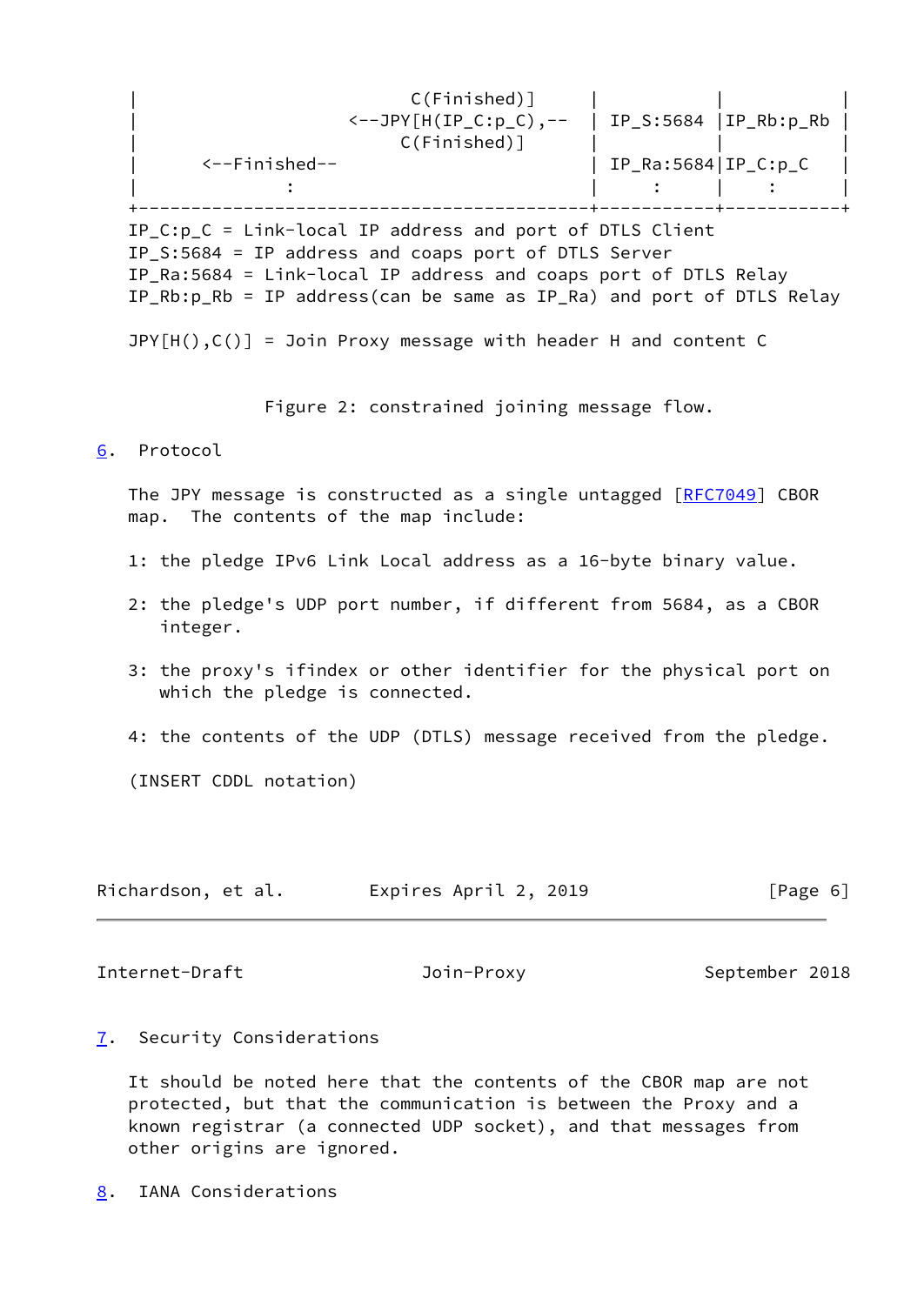This document needs to create a registry for key indexes in the CBOR map. It should be given a name, and the amending formula should be IETF Specification.

<span id="page-7-1"></span>[9](#page-7-1). Acknowledgements

Much of this text is inspired by  $[I-D.kumar-dice-dtls-relay]$ .

<span id="page-7-2"></span>[10.](#page-7-2) Changelog

empty

- <span id="page-7-3"></span>[11.](#page-7-3) References
- <span id="page-7-4"></span>[11.1](#page-7-4). Normative References

 [I-D.ietf-ace-cbor-web-token] Jones, M., Wahlstroem, E., Erdtman, S., and H. Tschofenig, "CBOR Web Token (CWT)", [draft-ietf-ace-cbor-web-token-15](https://datatracker.ietf.org/doc/pdf/draft-ietf-ace-cbor-web-token-15) (work in progress), March 2018.

<span id="page-7-6"></span>[I-D.ietf-ace-coap-est]

 Stok, P., Kampanakis, P., Kumar, S., Richardson, M., Furuhed, M., and S. Raza, "EST over secure CoAP (EST coaps)", [draft-ietf-ace-coap-est-05](https://datatracker.ietf.org/doc/pdf/draft-ietf-ace-coap-est-05) (work in progress), July 2018.

<span id="page-7-0"></span>[I-D.ietf-anima-bootstrapping-keyinfra]

 Pritikin, M., Richardson, M., Behringer, M., Bjarnason, S., and K. Watsen, "Bootstrapping Remote Secure Key Infrastructures (BRSKI)", [draft-ietf-anima-bootstrapping](https://datatracker.ietf.org/doc/pdf/draft-ietf-anima-bootstrapping-keyinfra-16) [keyinfra-16](https://datatracker.ietf.org/doc/pdf/draft-ietf-anima-bootstrapping-keyinfra-16) (work in progress), June 2018.

[I-D.ietf-core-object-security]

 Selander, G., Mattsson, J., Palombini, F., and L. Seitz, "Object Security for Constrained RESTful Environments (OSCORE)", [draft-ietf-core-object-security-15](https://datatracker.ietf.org/doc/pdf/draft-ietf-core-object-security-15) (work in progress), August 2018.

Richardson, et al. Expires April 2, 2019 [Page 7]

<span id="page-7-5"></span>Internet-Draft Join-Proxy September 2018

[ieee802-1AR]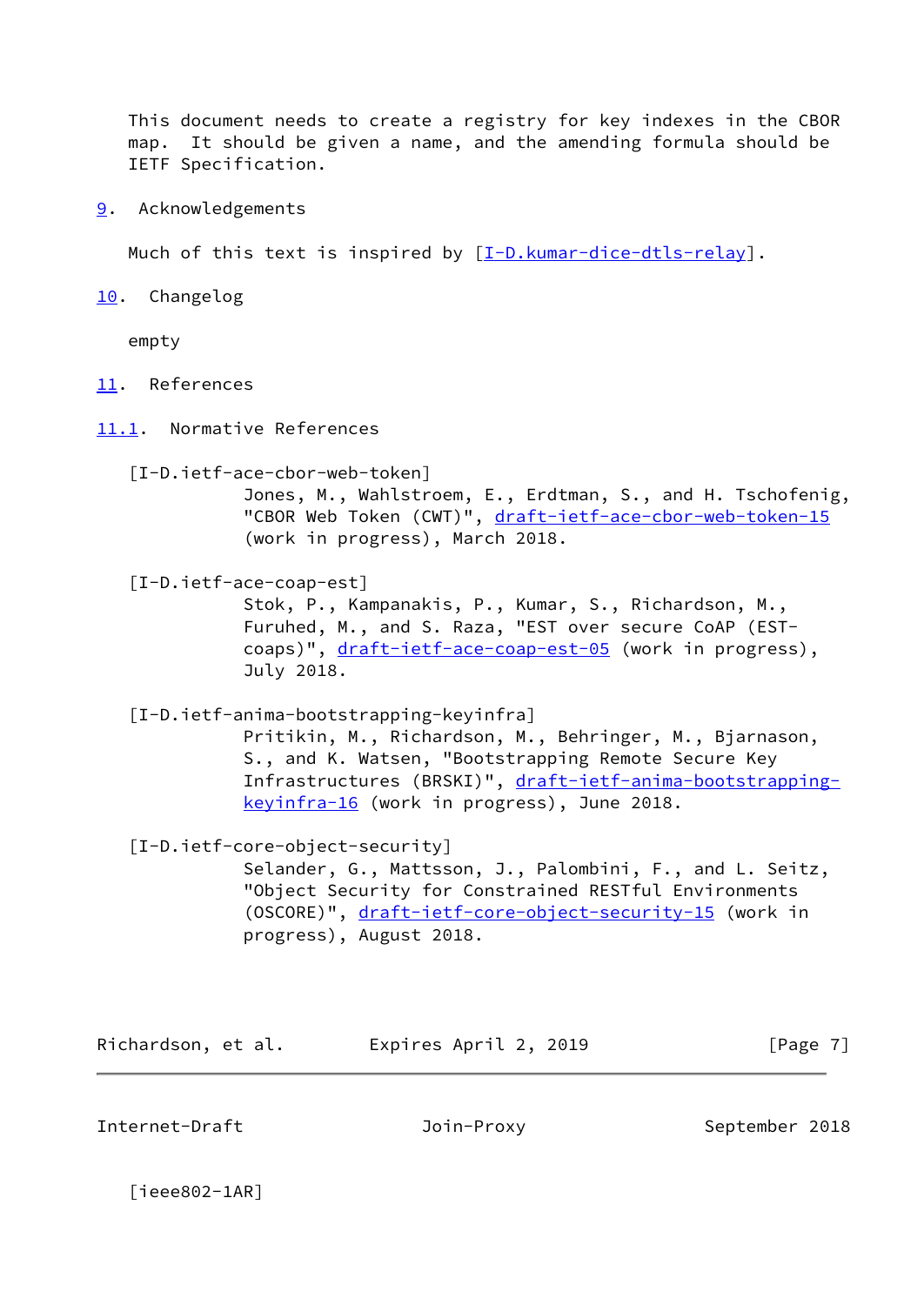IEEE Standard, ., "IEEE 802.1AR Secure Device Identifier", 2009, [<http://standards.ieee.org/findstds/](http://standards.ieee.org/findstds/standard/802.1AR-2009.html) [standard/802.1AR-2009.html>](http://standards.ieee.org/findstds/standard/802.1AR-2009.html).

- [RFC2119] Bradner, S., "Key words for use in RFCs to Indicate Requirement Levels", [BCP 14](https://datatracker.ietf.org/doc/pdf/bcp14), [RFC 2119](https://datatracker.ietf.org/doc/pdf/rfc2119), DOI 10.17487/RFC2119, March 1997, <[https://www.rfc-editor.org/info/rfc2119>](https://www.rfc-editor.org/info/rfc2119).
- [RFC5652] Housley, R., "Cryptographic Message Syntax (CMS)", STD 70, [RFC 5652,](https://datatracker.ietf.org/doc/pdf/rfc5652) DOI 10.17487/RFC5652, September 2009, <[https://www.rfc-editor.org/info/rfc5652>](https://www.rfc-editor.org/info/rfc5652).
- [RFC6347] Rescorla, E. and N. Modadugu, "Datagram Transport Layer Security Version 1.2", [RFC 6347](https://datatracker.ietf.org/doc/pdf/rfc6347), DOI 10.17487/RFC6347, January 2012, [<https://www.rfc-editor.org/info/rfc6347](https://www.rfc-editor.org/info/rfc6347)>.
- [RFC7049] Bormann, C. and P. Hoffman, "Concise Binary Object Representation (CBOR)", [RFC 7049,](https://datatracker.ietf.org/doc/pdf/rfc7049) DOI 10.17487/RFC7049, October 2013, [<https://www.rfc-editor.org/info/rfc7049](https://www.rfc-editor.org/info/rfc7049)>.
- [RFC7250] Wouters, P., Ed., Tschofenig, H., Ed., Gilmore, J., Weiler, S., and T. Kivinen, "Using Raw Public Keys in Transport Layer Security (TLS) and Datagram Transport Layer Security (DTLS)", [RFC 7250,](https://datatracker.ietf.org/doc/pdf/rfc7250) DOI 10.17487/RFC7250, June 2014, <<https://www.rfc-editor.org/info/rfc7250>>.
- [RFC7950] Bjorklund, M., Ed., "The YANG 1.1 Data Modeling Language", [RFC 7950,](https://datatracker.ietf.org/doc/pdf/rfc7950) DOI 10.17487/RFC7950, August 2016, <[https://www.rfc-editor.org/info/rfc7950>](https://www.rfc-editor.org/info/rfc7950).
- [RFC8152] Schaad, J., "CBOR Object Signing and Encryption (COSE)", [RFC 8152,](https://datatracker.ietf.org/doc/pdf/rfc8152) DOI 10.17487/RFC8152, July 2017, <[https://www.rfc-editor.org/info/rfc8152>](https://www.rfc-editor.org/info/rfc8152).
- [RFC8366] Watsen, K., Richardson, M., Pritikin, M., and T. Eckert, "A Voucher Artifact for Bootstrapping Protocols", [RFC 8366,](https://datatracker.ietf.org/doc/pdf/rfc8366) DOI 10.17487/RFC8366, May 2018, <[https://www.rfc-editor.org/info/rfc8366>](https://www.rfc-editor.org/info/rfc8366).
- <span id="page-8-0"></span>[11.2](#page-8-0). Informative References

## [duckling]

 Stajano, F. and R. Anderson, "The resurrecting duckling: security issues for ad-hoc wireless networks", 1999, <[https://www.cl.cam.ac.uk/~fms27/](https://www.cl.cam.ac.uk/~fms27/papers/1999-StajanoAnd-duckling.pdf) [papers/1999-StajanoAnd-duckling.pdf](https://www.cl.cam.ac.uk/~fms27/papers/1999-StajanoAnd-duckling.pdf)>.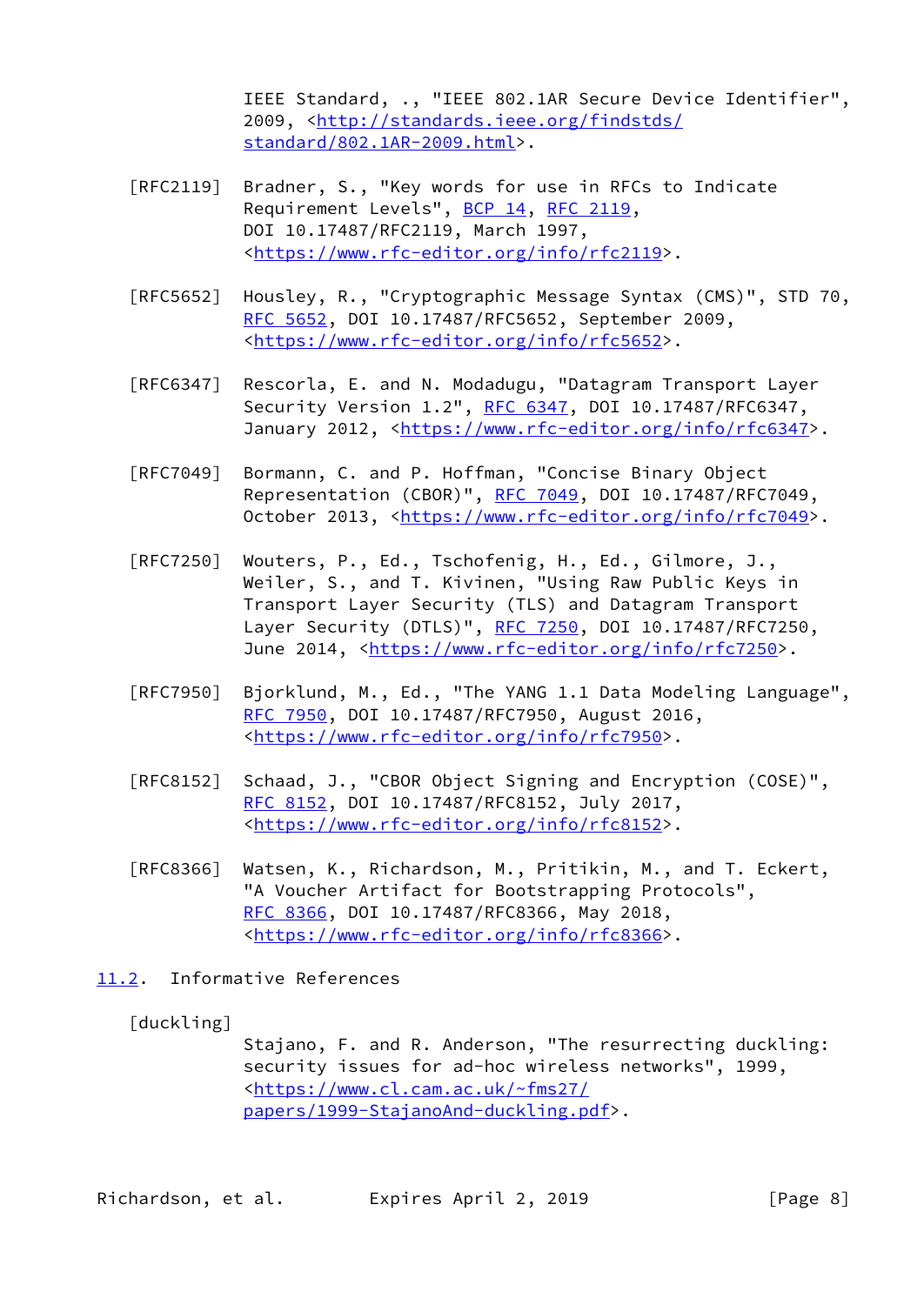<span id="page-9-0"></span>Internet-Draft Join-Proxy September 2018

<span id="page-9-1"></span>[I-D.kumar-dice-dtls-relay]

 Kumar, S., Keoh, S., and O. Garcia-Morchon, "DTLS Relay for Constrained Environments", [draft-kumar-dice-dtls](https://datatracker.ietf.org/doc/pdf/draft-kumar-dice-dtls-relay-02) [relay-02](https://datatracker.ietf.org/doc/pdf/draft-kumar-dice-dtls-relay-02) (work in progress), October 2014.

 [pledge] Dictionary.com, ., "Dictionary.com Unabridged", 2015, <[http://dictionary.reference.com/browse/pledge>](http://dictionary.reference.com/browse/pledge).

 [RFC4944] Montenegro, G., Kushalnagar, N., Hui, J., and D. Culler, "Transmission of IPv6 Packets over IEEE 802.15.4 Networks", [RFC 4944](https://datatracker.ietf.org/doc/pdf/rfc4944), DOI 10.17487/RFC4944, September 2007, <[https://www.rfc-editor.org/info/rfc4944>](https://www.rfc-editor.org/info/rfc4944).

 [RFC6690] Shelby, Z., "Constrained RESTful Environments (CoRE) Link Format", [RFC 6690,](https://datatracker.ietf.org/doc/pdf/rfc6690) DOI 10.17487/RFC6690, August 2012, <[https://www.rfc-editor.org/info/rfc6690>](https://www.rfc-editor.org/info/rfc6690).

- [RFC6775] Shelby, Z., Ed., Chakrabarti, S., Nordmark, E., and C. Bormann, "Neighbor Discovery Optimization for IPv6 over Low-Power Wireless Personal Area Networks (6LoWPANs)", [RFC 6775,](https://datatracker.ietf.org/doc/pdf/rfc6775) DOI 10.17487/RFC6775, November 2012, <[https://www.rfc-editor.org/info/rfc6775>](https://www.rfc-editor.org/info/rfc6775).
- [RFC7030] Pritikin, M., Ed., Yee, P., Ed., and D. Harkins, Ed., "Enrollment over Secure Transport", [RFC 7030,](https://datatracker.ietf.org/doc/pdf/rfc7030) DOI 10.17487/RFC7030, October 2013, <[https://www.rfc-editor.org/info/rfc7030>](https://www.rfc-editor.org/info/rfc7030).
- [RFC7228] Bormann, C., Ersue, M., and A. Keranen, "Terminology for Constrained-Node Networks", [RFC 7228,](https://datatracker.ietf.org/doc/pdf/rfc7228) DOI 10.17487/RFC7228, May 2014, <[https://www.rfc-editor.org/info/rfc7228>](https://www.rfc-editor.org/info/rfc7228).
- [RFC7252] Shelby, Z., Hartke, K., and C. Bormann, "The Constrained Application Protocol (CoAP)", [RFC 7252](https://datatracker.ietf.org/doc/pdf/rfc7252), DOI 10.17487/RFC7252, June 2014, <[https://www.rfc-editor.org/info/rfc7252>](https://www.rfc-editor.org/info/rfc7252).

Authors' Addresses

 Michael Richardson Sandelman Software Works

Email: mcr+ietf@sandelman.ca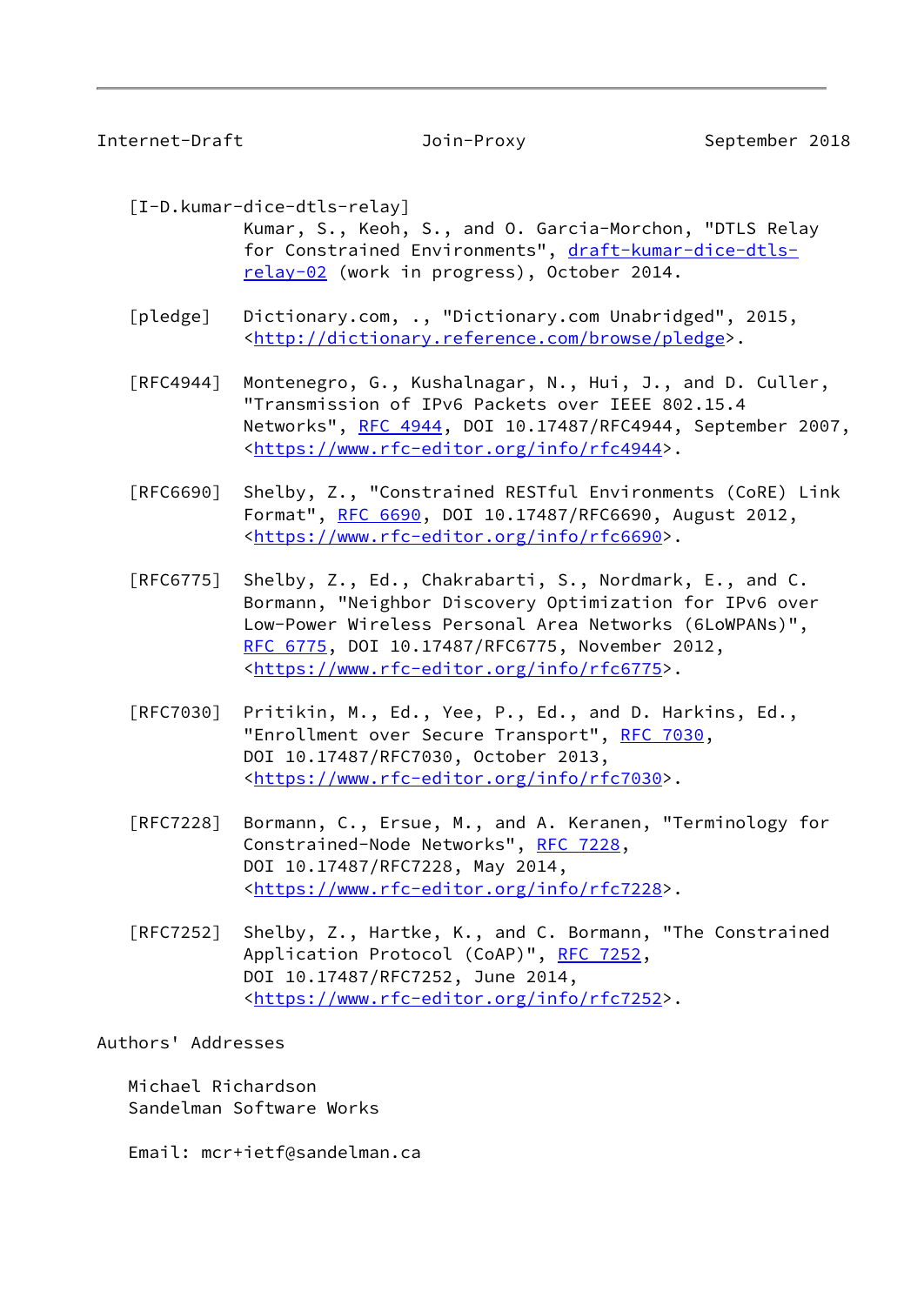Internet-Draft **Internet-Draft** Join-Proxy September 2018

 Peter van der Stok vanderstok consultancy

Email: consultancy@vanderstok.org

 Panos Kampanakis Cisco Systems

Email: pkampana@cisco.com